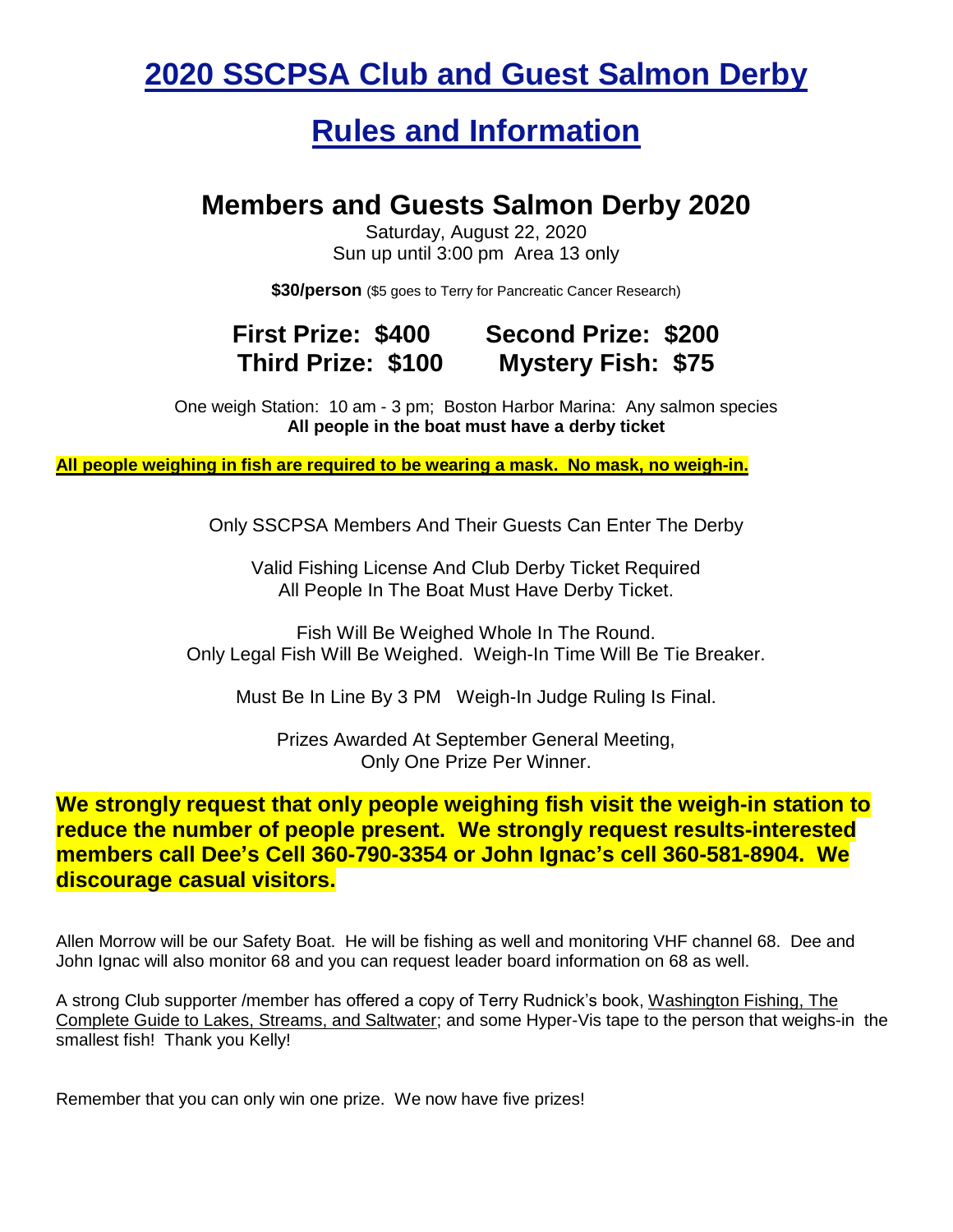# Weigh-in at Boston Harbor Marina



Guest Dock